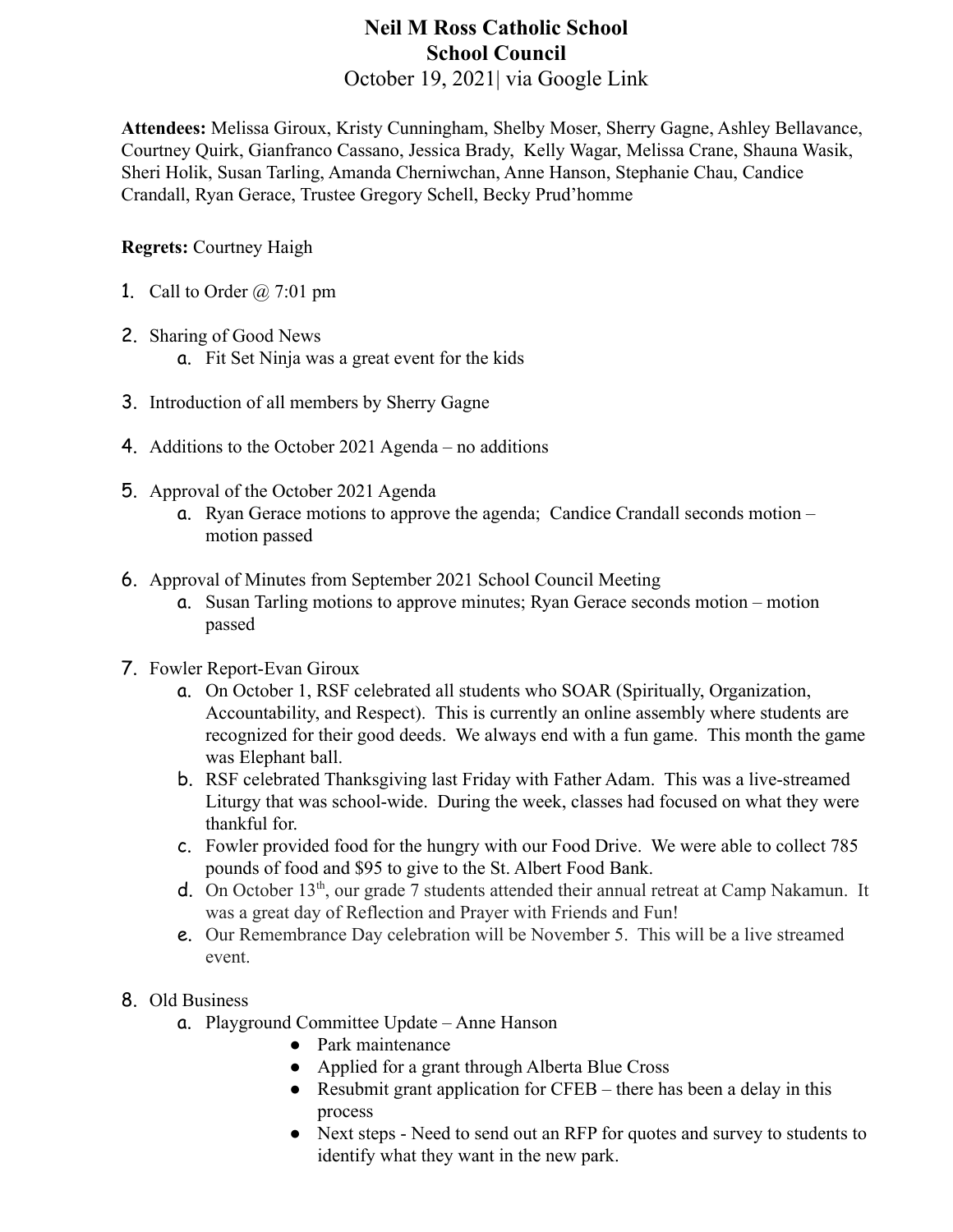- b. Education Foundation Shelby Moser
	- i. This is a Foundation where fundraisers take place and then schools can apply for funds. We have received grants to support IPads as well as Bibles.
- 9. Trustee's Report Gregory Schell
	- a. Vital Grandin School has been renamed Holy Family School
	- b. Advocating for the province to begin Contact Tracing in schools.
	- c. New Board has just been elected as of last night
		- i. 3 incumbents and a new trustee Lydia Yeomens
		- ii. Oath for the new term is on Monday, October 25, 2021
	- d. Contact for Trustee Schell is gschell@gsacrd.ab.ca
- 10. Administration Report Shelby Moser and Sherry Gagne See Attached Report
- 11. Friends of Neil M. Ross Report-Anne Hanson
	- a. In-Dey-go Cookie fundraiser is taking place this November looking for a parent volunteer to take this on.
	- b. Booster Juice Coupon Books Stephanie Chau is communicating with BJ to see if they are still offering this fundraiser
	- c. Art Cards for Kids is coming up
	- d. Calendar Raffle 12 Days of Christmas. Still looking for donations if there are any families looking to donate. Please contact Becky Prud'homme
	- e. Approved funding for the AED cabinet batteries that were required
- 12. Healthy Hunger Update-Susan Tarling
	- a. There have been a few administrative hiccups but Katie MacMillan has been dealing with these accordingly
- 13. Holy Family Parish Update-Shauna Wasik
	- a. New sacramental minister Bruno Binnasi
	- b. Parent meeting the last week of October for upcoming sacramental prep. There is no need to register
	- c. Father says the parish needs more volunteers, old and young.
	- d. All masses continue to have room and live stream is also continuing. This is aired on Saturday evenings.
	- e. Catechism has started on Friday evenings for Grade 1-9 students.
- 14. Yearbook Update-Rebecca Prudhomme
	- a. Team and missing photos are set for May 3. If possible, there may be class photos taken without masks at this time.
	- b. Yearbooks will come home before the Summer with students
	- c. Yearbooks are available for purchase on school cash on-line
- 15. New Business
	- a. NMR Wish list there are still funds available from Friends of Neil M Ross and an ask went to administration about what ideas they might have:
		- Sitting area or gathering area for teachers to take classes outside or for parents to gather (considering the side of the school where teachers park/SIGIS entrance). Include some picnic tables and benches. Ideally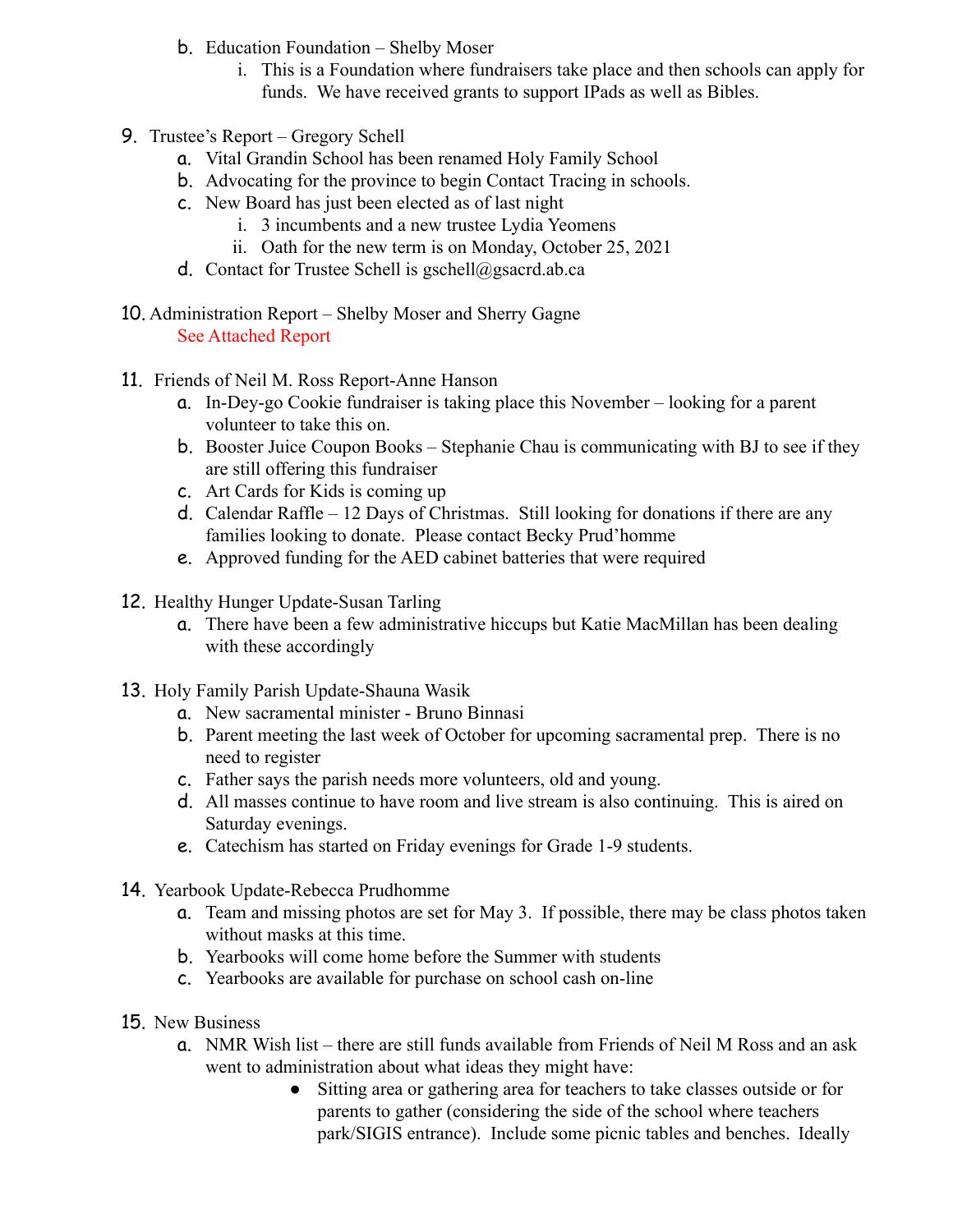the space would be large enough to seat one class so the area could be used for teaching during the day.

- a. Kristy Cunningham motioned that as a school council we support the concept of an outside gathering space/classroom and to begin pursuing quotes and design concepts. Seconded by Becky Prud'homme. All in favour.
- b. Maintenance would like to keep the concept simple as this is easy to clean, maintain and fix. Try to stay away from a garden type idea as there is no care during the summer months.
- c. Next steps: Sherry and Shelby to provide an idea and some costing to council for discussion at the next meeting.
- Question if some funds could be used to bring in activities for the kids (i.e. FitSet Ninja)

#### **NEXT MEETING: NOVEMBER 23rd , 2021 at 7:00pm Meeting Adjourned: 8:27pm**

**Reports Attached - Admin. Report**

**\_\_\_\_\_\_\_\_\_\_\_\_\_\_\_\_\_\_\_\_\_\_**

# Admin Report for NMR School Council Meeting October 19/21

### FAITH

- ★ This year's Faith Goal: ARISE : Get up...**GET GOING!**...Go with God!
- ★ Food Bank Drive: 671 pounds brought in and \$165 dollars raised!
- ★ Thanksgiving Liturgy: We were so excited to have Fr. Curtis join us for our liturgy and the grade 4's and ⅘'s did a wonderful job leading us in prayer.
- ★ Socktober: We are currently asking for adult men's and women's socks to donate to the Hope Mission. They had an unfortunate fire last week so these donations mean more than ever this year! For every pair brought in, the children will add one heart sticker to their class sock on the display board.



★ Book of Remembrance for the month of November: Students will be invited to write in our book to remember someone who has passed away. Our book is added to each year. Students are also invited to

send in photos of loved ones who have passed for their classroom prayer table or our foyer special table of remembrance.

- ★ Remembrance Day Liturgy on Nov. 5: Our grade 5 team and Father Adam will lead us in prayer.
- ★ Catholic Ed Sunday Nov. 7: Please join us at HFP for the 9am mass to celebrate Catholic Education
- ★ Chaplain in Residence Wed. Nov. 17: Our division chaplain, Doug Kramer, will be here once again to be with the rest of our students he hasn't hung out with yet, to talk about our school faith goal.

# EXTRA CURRICULAR

★ Fashion Club: Our grade 5's who are interested in fashion are rotating through groups for the month of October designing many fashion creations.